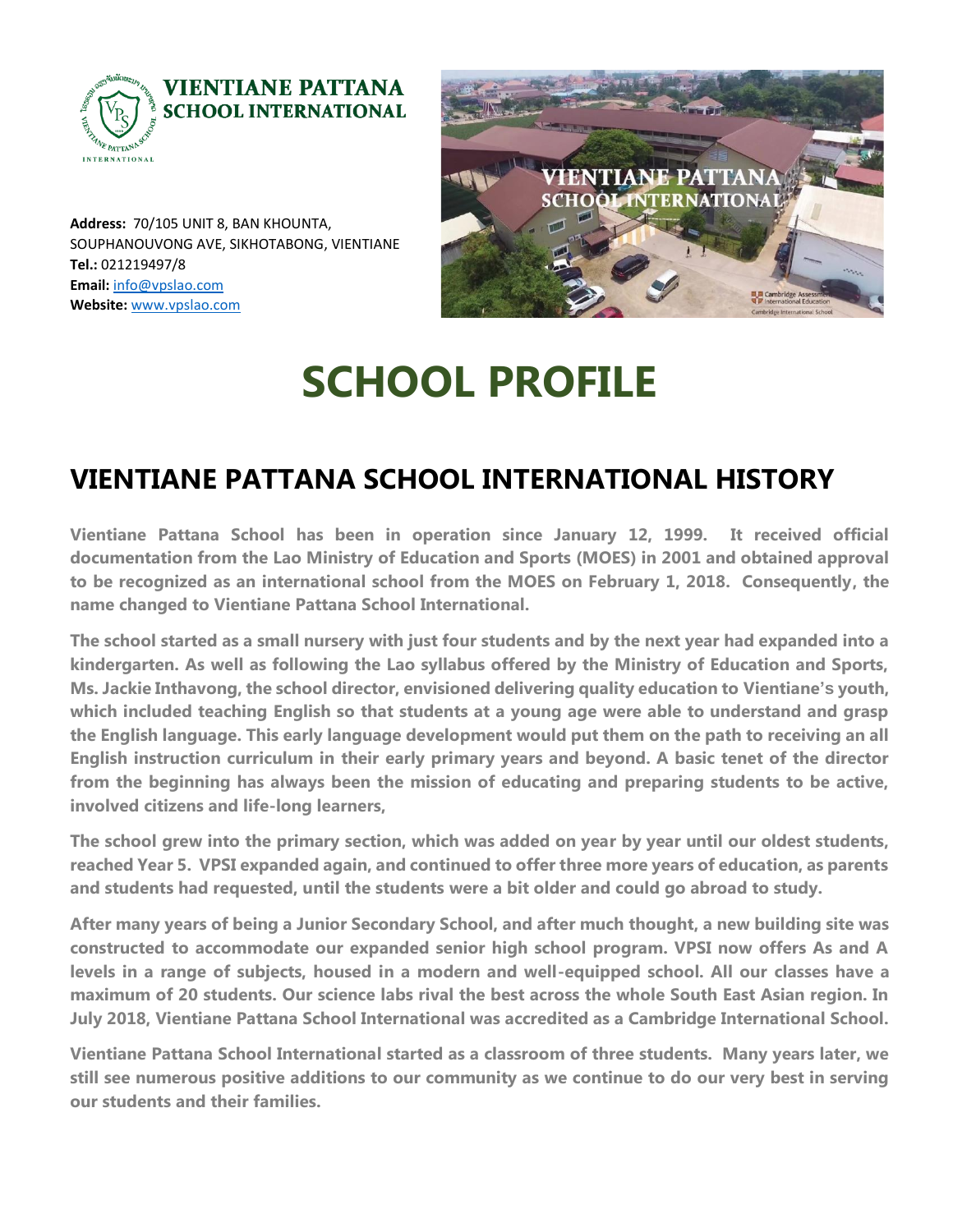# **VISION STATEMENT**

**The vision at VPS is to produce global citizens who are culturally aware and equipped with the skills to be successful in any field.**

### **MISSION STATEMENT**

**We will achieve our vision by:**

- **1. Instilling in students a joy of learning thereby creating life-long learners**
- **2. Developing self-awareness to the point where every student is happy with themselves**
- **3. By producing academic opportunities for growth**
- **4. Fostering a sense of community responsibility**



## **AN INTERNATIONAL CURRICULAR EXPERIENCE AT VPSI**

**Vientiane Pattana School International has always been effective and successful at continually providing its students the advantage and opportunity to explore different curricular using learning styles.**

**Students start their education in Pre-Primary and Primary with a curriculum that makes literacy more accessible and easier to grasp.**

**Our Primary Department uses an American based International Program, laced with a tailored primary Math program with specialist math teachers, to offer students aged 5-11 a spectrum of strong curricula to develop a foundation in numeracy, literacy, and sciences. Opportunities for inquiry learning are gradually introduced while these skills are strengthened. The VPSI Primary Math Curriculum adopts the Cambridge system of applying the Concrete, Pictorial and Abstract approach that aids pupils in**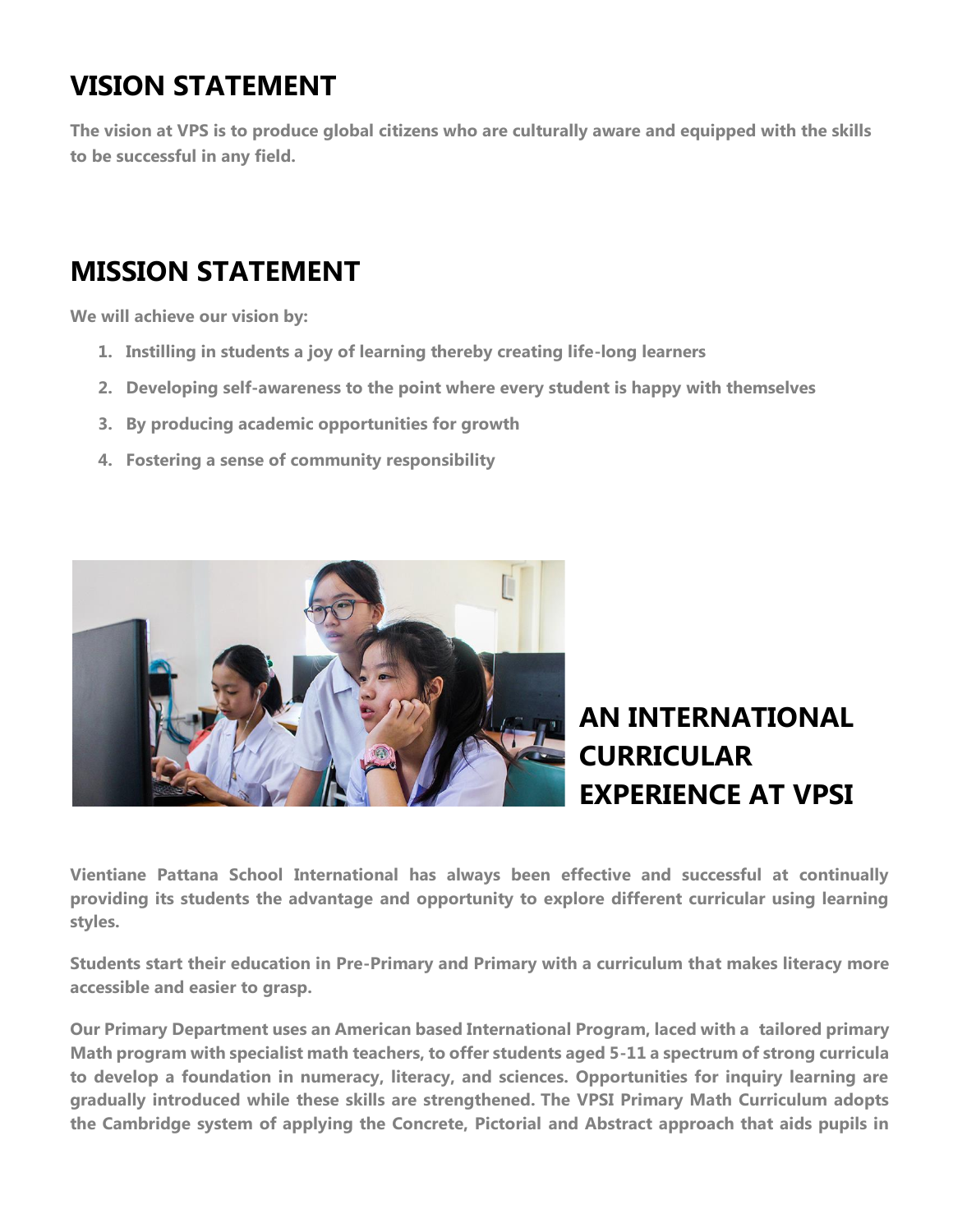**achieving a deeper understanding of the key mathematical concepts they need to progress through the higher levels of the Cambridge Math program. Materials used in class are structured and spiraled to ensure a steady build-up of skills as they move from one level to another. The varying strategies employed in our curriculum not only give emphasis on developing students' problem-solving skills and critical thinking, but also accommodate the different kinds of learners we have in our class.**

**At High School level, Vientiane Pattana Secondary School International is an accredited Cambridge International School and offers Cambridge International Curriculum. The Cambridge International Curriculum is an assured passport to formal and informal post-secondary education.**

**The Cambridge Lower Secondary is offered to Vientiane Pattana Students at ages 11-14. This acts as an introduction to the Cambridge curriculum. This program, although a different system to the one used in previous years, builds upon the skills introduced at Primary level with added subjects being History, ICT, Values and Ethics. Science is still Combined Sciences at this level and Math is no longer Singaporean, but Cambridge.**

**The Upper Secondary is moving towards preparing our students for Cambridge International Exams. The complete program is offered to students from ages 14-19, as three formal exams, IGCSE (International General Certificate of Secondary Education) approximately at age 16; AS/A level (Advanced Level) two exams for students between the ages of 17 to 19. The entire program is spread out into a 12 or 13 year program. The Sciences are no longer combined at these levels, and are offered as three separate subjects; Chemistry, Biology and Physics.**

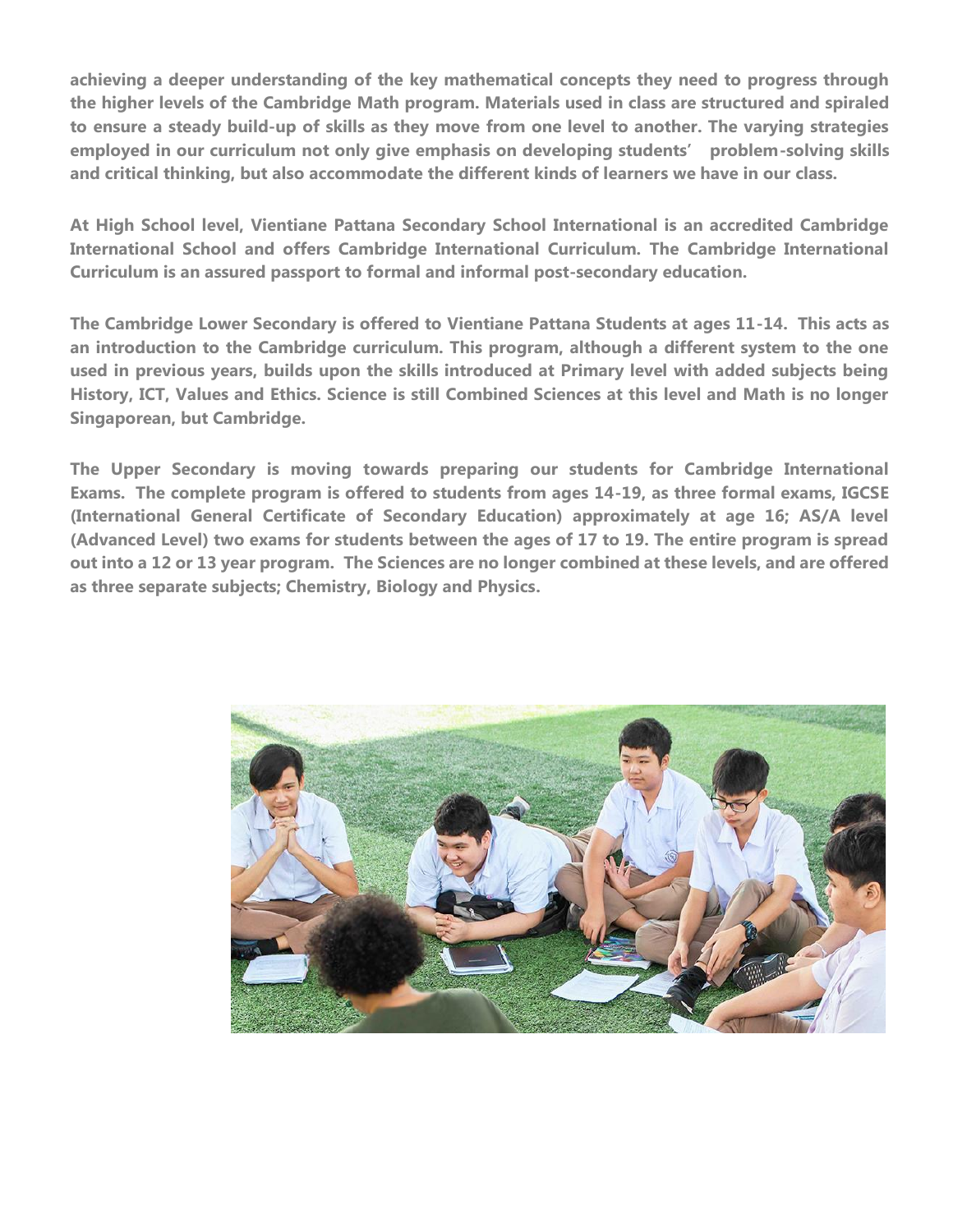#### **Subjects offered are as follows,**

#### **IGCSE Level**

- **English as a Second Language**
- **English as a First Language**
- **Mathematics**
- **Chemistry**
- **Biology**
- **Physics**
- **ICT**
- **Art & Design**
- **Economics**
- **Business Studies**
- **Travel & Tourism**
- **Global Perspectives**
- **Dance / Music**

#### **AS/A Level**

- **English Language (AS Level)**
- **English Literature (AS/A Level)**
- **Mathematics**
- **Chemistry**
- **Biology**
- **Physics**
- **ICT / Computer Science**
- **Travel & Tourism**
- **Art & Design**
- **Economics**
- **Dance / Music / Media Production (no Cambridge subject)**

**In future, we intend to introduce more technical subjects and languages that cater to students' interests and demands. Subjects on offer could also be replaced or phased out, depending on popularity and interest.**

**Vientiane Pattana School International is student inspired. The culture and the nature of the school have always been based on our student's needs and success.**



### **SECONDARY CURRICULUM**

**The Secondary Department of VPSI is an accredited Cambridge International School and accordingly, our curriculum follows the British system and is divided into three main sections.**

#### **GRADE 7 AND 8**

- **Students move from a predominantly single teacher in the elementary school to a range of specialist teachers in secondary.**
- **Students receive a range of subject experiences that will adequately prepare them for taking IGCSE exams in year 10.**
- **Main subjects: English, Math, Integrated Sciences (further divided into Chemistry and Biology in grade 8), History, ICT, Art & Design, Geography, and in addition PE are required units.**
- **Elective subjects are Music or Dance.**